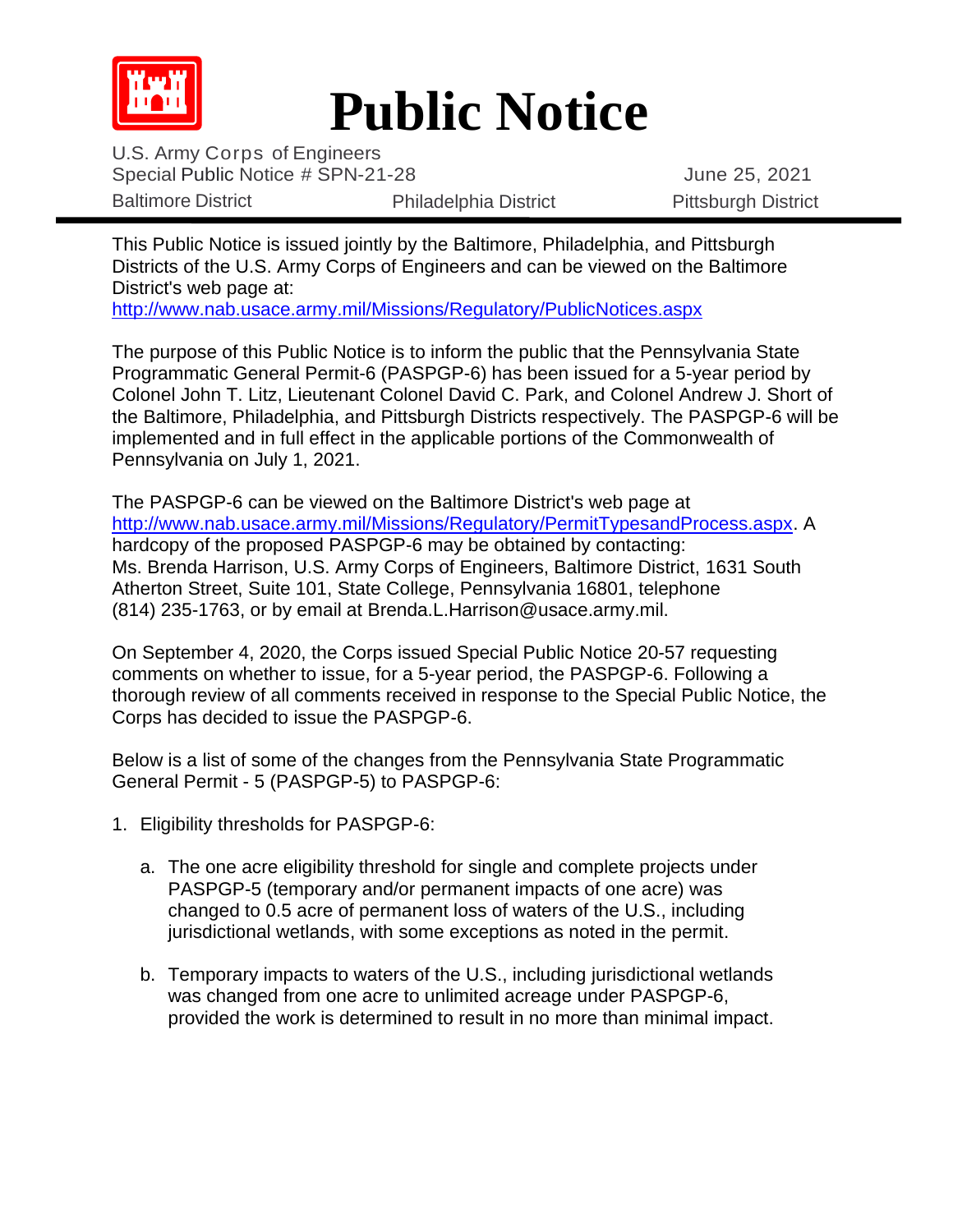- 2. Reporting threshold (the need for a Corps review of the application) for PASPGP-6 applications will be calculated based on impacts associated with overall project, not single and complete project. The eligibility threshold determination is made based on single and complete projects, as determined by the Corps.
- 3. Section 10 waters within Pittsburgh District, which were ineligible waters under PASPGP-5, were added as waters eligible for authorization under PASPGP-6. Except for work that qualifies for authorization under Pennsylvania Department of Environmental Protection (PADEP) Waivers 10 and 12, any regulated work within these waters is a Reporting activity and requires a Corps review.

The decision to issue the PASPGP-6 was made after a thorough evaluation of the probable impacts including cumulative impacts of the proposed PASPGP-6 on the public interest. This decision reflects the national concern for the protection and utilization of important resources. The benefit which reasonably may be expected to accrue from the proposal was balanced against its reasonably foreseeable detriments. All factors which may be relevant to the proposal were considered, including the cumulative effects thereof; conservation, economics, aesthetics, general environmental concerns, wetlands, cultural resources, fish and wildlife resources, flood hazards, floodplain functions, land use, navigation, shoreline erosion and accretion, recreation, water supply and conservation, water quality, energy needs, safety, food and fiber production, and, in general, the needs and welfare of the people.

A Water Quality Certification from the PADEP is required, in accordance with Section 401 of the Clean Water Act, for any activity that would be authorized by PASPGP-6 and involves the discharge of dredged and/or fill material into waters of United States, including wetlands. The PADEP issued a conditional Water Quality Certification for PASPGP-6 and all conditions have been added as a condition of the PASPGP-6, see General Condition 30.

Coastal Zone Certification, in accordance with the Pennsylvania Coastal Zone Program, is required for activities to be authorized by the PASPGP-6. The Corps has received Coastal Zone Management consistency for activities authorized by the PASPGP-6 from PADEP.

The PASPGP-6 processing procedures and conditions comply with the guidelines promulgated by the Administrator, U.S. Environmental Protection Agency, under authority of Section 404 of the Clean Water Act, and ensure that potential impacts on the public interest resulting from the work authorized by the PASPGP-6 are no more than minimal.

State authorization under PADEPs Chapter 105 regulations is required for most activities to be authorized by the PASPGP-6.